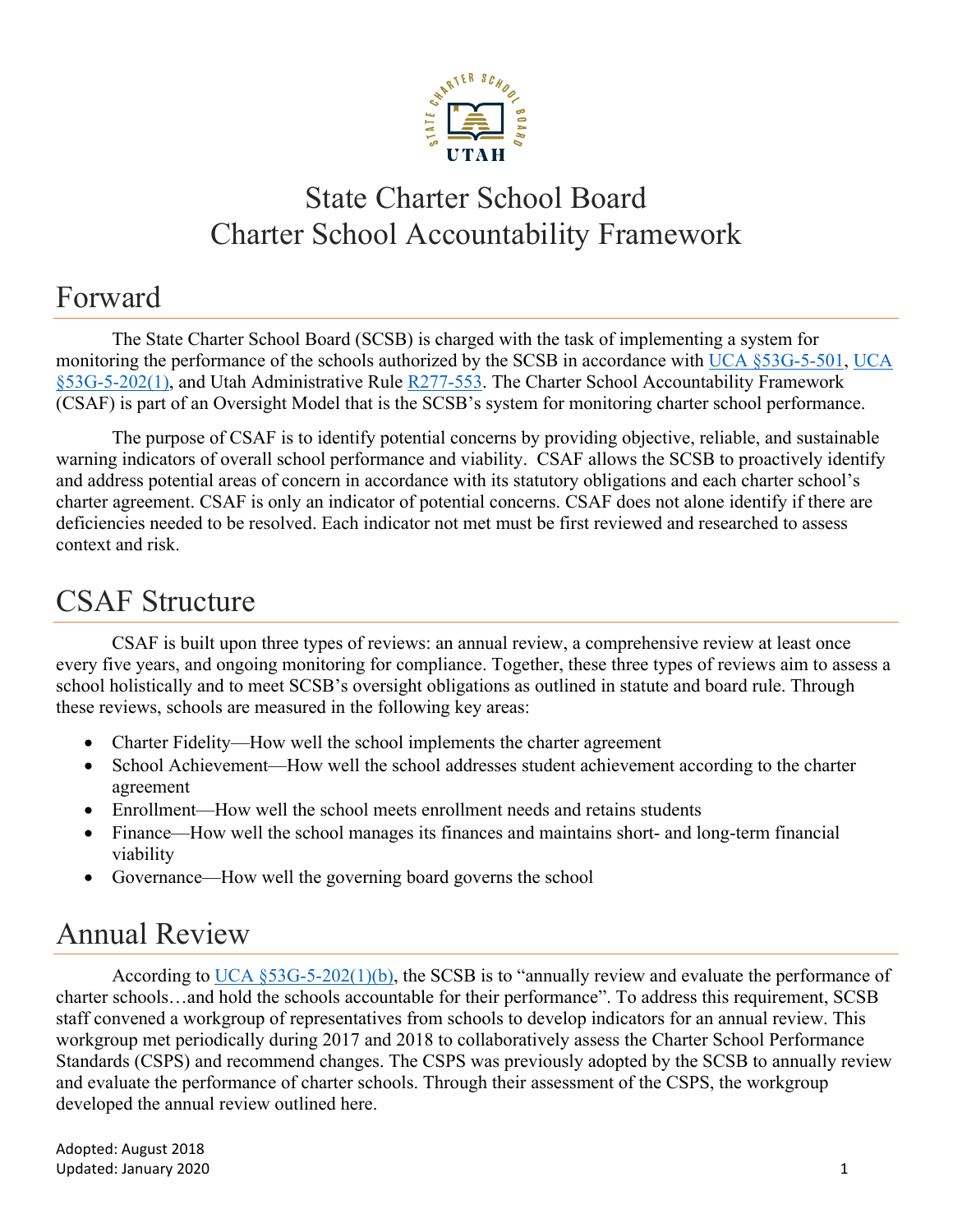The indicators in the Annual Review are certifications and metrics in the areas of school achievement, enrollment, finance, and governance. Certifications are marked by schools annually in UCAP (Utah Charter Access Point) and metrics are gathered by SCSB staff from existing reports. Thus, schools are only required to provide certifications; no additional data or information is required from schools.

### Comprehensive Review

According to  $\frac{R277-553-2(4)}{R}$ , the SCSB is to conduct "a comprehensive review of governing board performance and review the charter agreement at least once every five year." This comprehensive review will occur at year three, year five, and every five years thereafter. During the comprehensive governing board review, SCSB staff or contractors will assess school specific goals in the Charter Agreement, fidelity to the school's Charter Agreement, long-term enrollment and financial trends, and governing board performance (focusing on the certifications in the annual review). SCSB staff or contractors may conduct an onsite school visit and request data on school goals not otherwise available through existing reports. In addition, SCSB staff or contractors will review governing board meeting agendas, minutes, and recording made available to the public according to statute. Thus, the burden to schools is minimal.

## Compliance Monitoring

According to UCA  $\S$ 53G-5-202(1)(c), the SCSB is to "monitor charter schools... for compliance with federal and state laws, rules, and regulations". Compliance issues brought to SCSB's attention are considered and researched accordingly. SCSB does not routinely gather data to monitor such compliance, but responds when notice is provided to the SCSB of noncompliance. There is no additional burden to schools.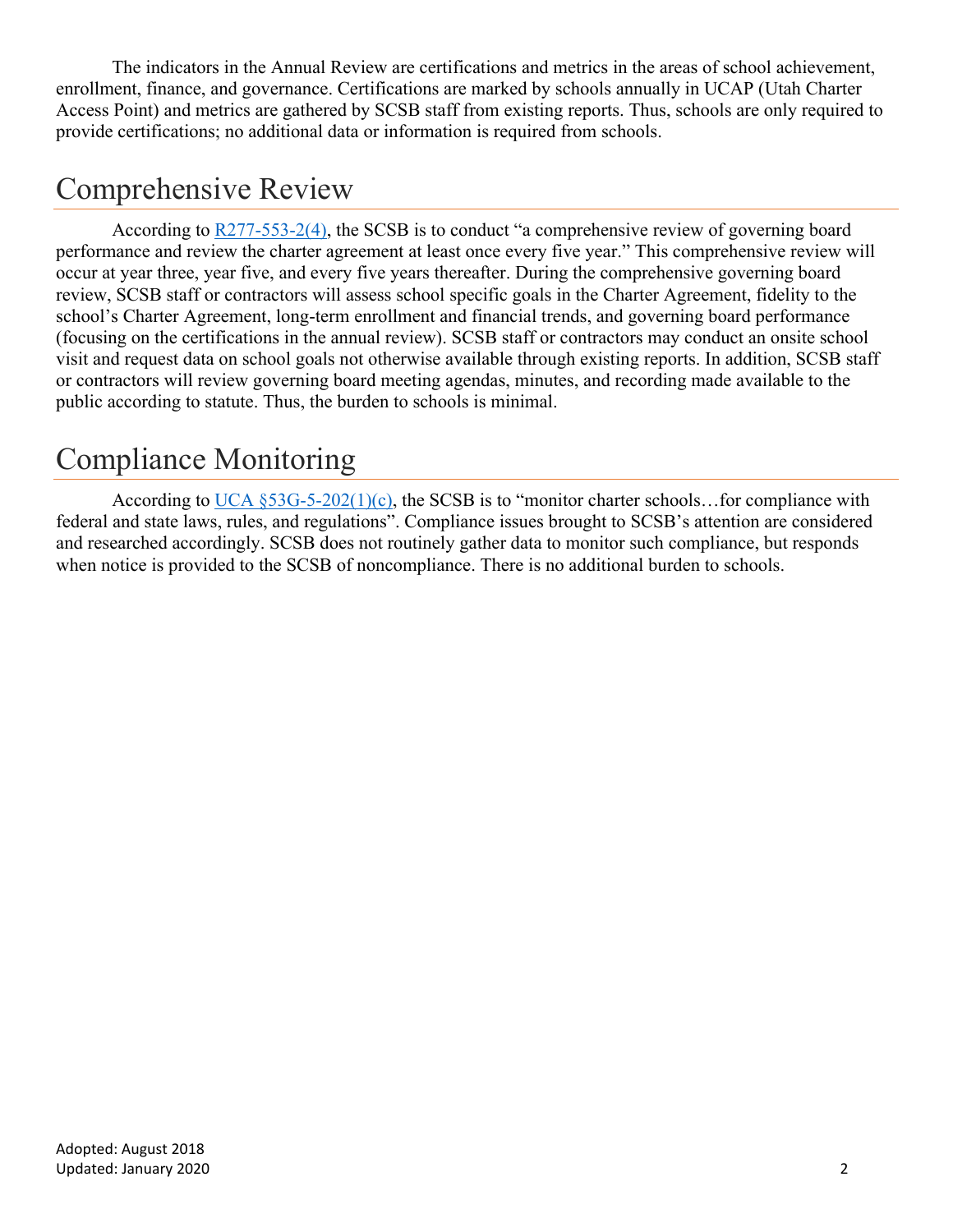# Charter School Accountability Framework (CSAF) Components

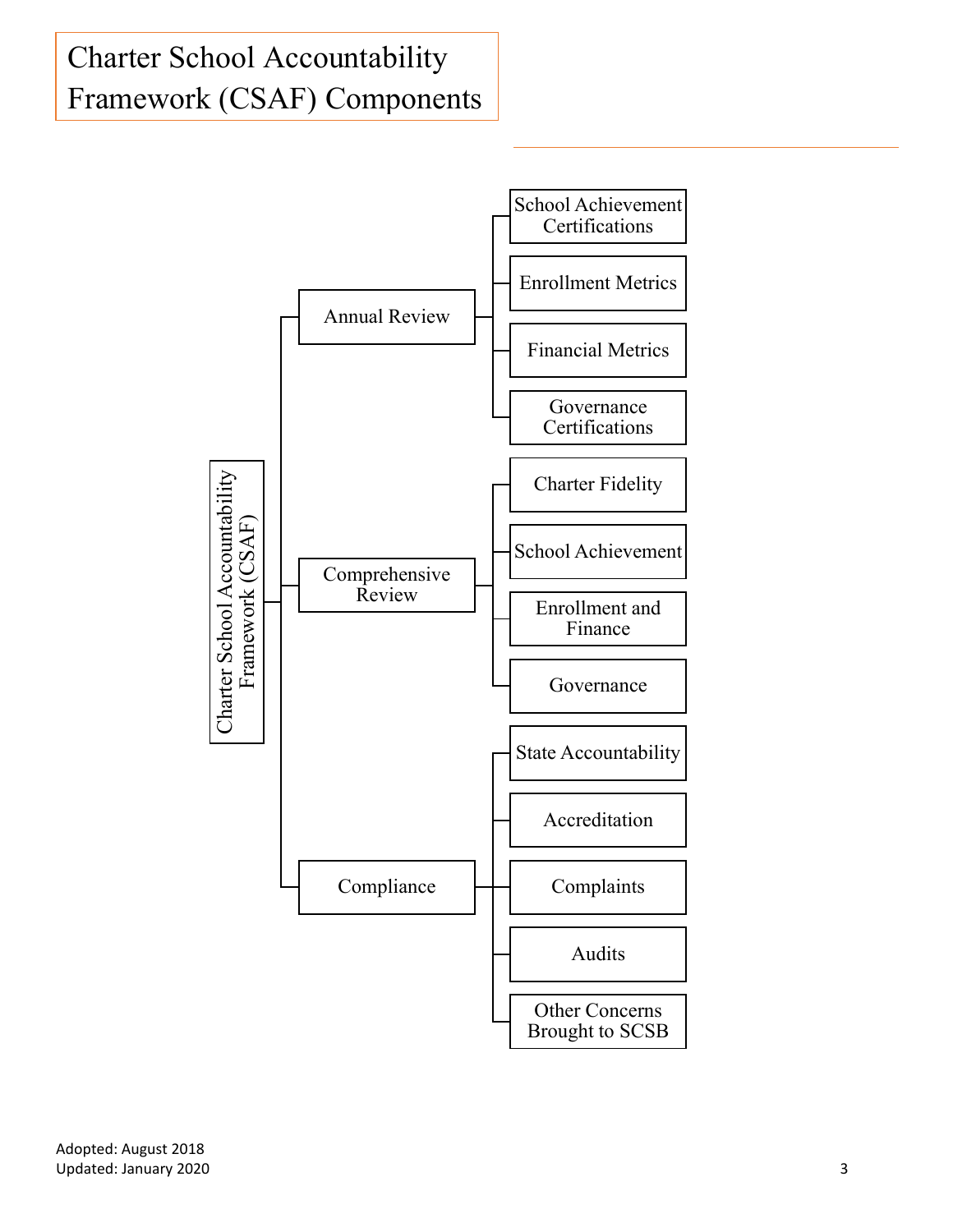Adopted: August 2018 Updated: January 2020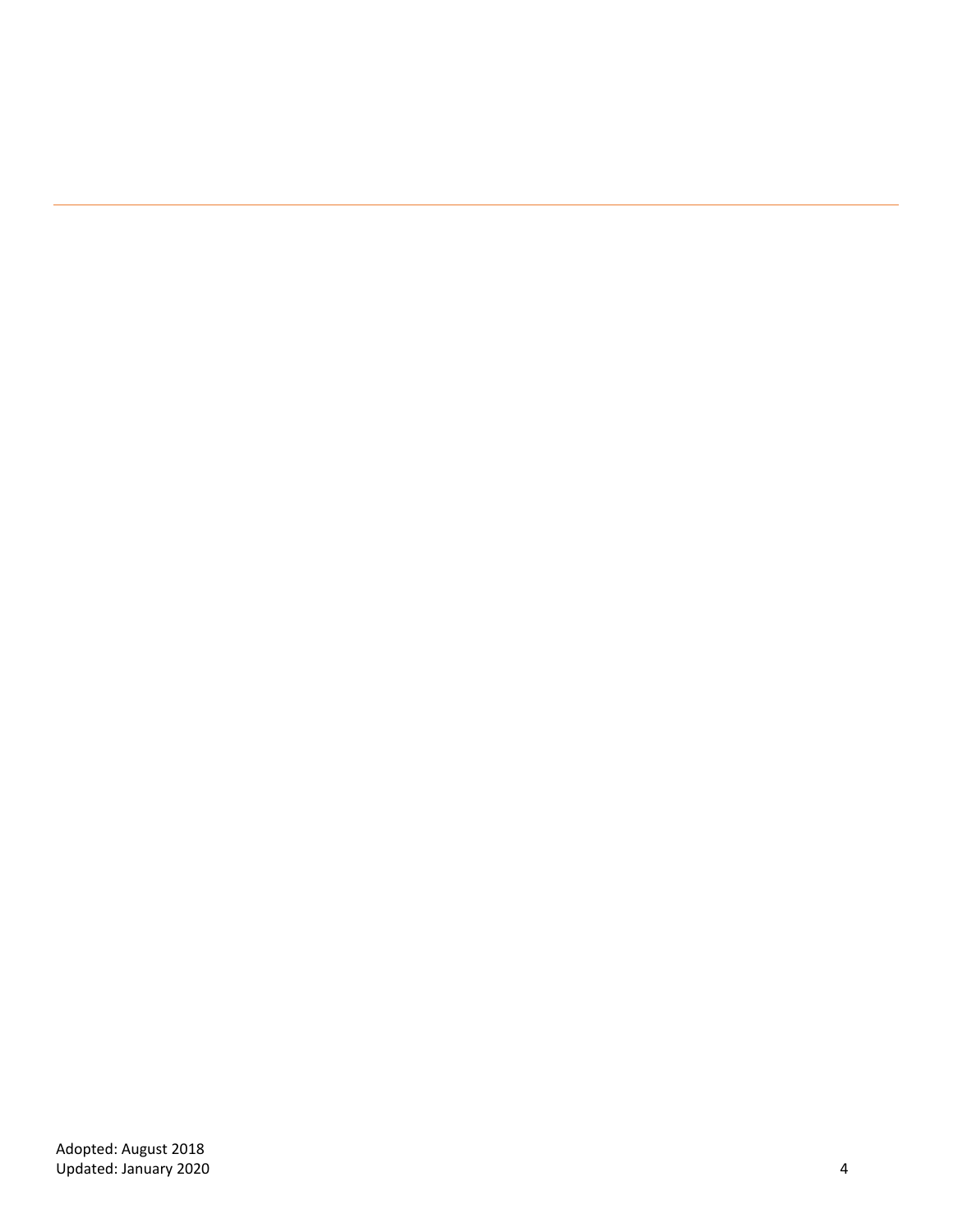| <b>School Achievement</b>                                                       |                                                                                                                                                                                                                                                                                                                            | Data Collection |          |
|---------------------------------------------------------------------------------|----------------------------------------------------------------------------------------------------------------------------------------------------------------------------------------------------------------------------------------------------------------------------------------------------------------------------|-----------------|----------|
|                                                                                 |                                                                                                                                                                                                                                                                                                                            | School          |          |
|                                                                                 |                                                                                                                                                                                                                                                                                                                            | Certificatio    | Compiled |
| <b>Performance Indicator</b>                                                    | <b>Measure</b>                                                                                                                                                                                                                                                                                                             | ns              | by SCSB  |
| Existence of SMART,<br>academic and mission<br>specific goals in the<br>Charter | Charter school goals meet the following criteria:<br>$\checkmark$ Evidence or research<br>$\checkmark$ Appropriate to<br>school's target<br>based<br>$\checkmark$ Relevant to school's<br>population<br>$\checkmark$ Overall academic<br>mission and vision<br>$\checkmark$ Can be measured; data<br>focus<br>is available |                 |          |
| Charter school goal review                                                      | School regularly reviews progress on charter goals                                                                                                                                                                                                                                                                         |                 |          |
| Charter school goal<br>achievement and progress                                 | School meets or is making progress on all goals in<br>the charter;<br>If there are no academic goals in the charter, the<br>school earns at least a 'C' for the school grade                                                                                                                                               |                 |          |

| <b>Enrollment</b>            |                                                          | Data Collection |          |
|------------------------------|----------------------------------------------------------|-----------------|----------|
|                              |                                                          | School          | Compiled |
| <b>Performance Indicator</b> | <b>Measure</b>                                           | Certifications  | by SCSB  |
| Transfer rate                | End of year transfer rate $\leq$ 20% and no more than    |                 |          |
|                              | 4% higher than prior year's rate                         |                 |          |
| Retention rate               | Year to year retention rate $\geq 60\%$ and no more than |                 |          |
|                              | 7% lower than prior year's rate                          |                 |          |
| Enrollment trend             | October 1 count $\geq 90\%$ of prior year                |                 |          |
| <b>ADM</b>                   | End of year ADM $\geq$ 90% of October 1 count            |                 |          |

| <b>Finance</b>                    |                                                            | Data Collection |          |
|-----------------------------------|------------------------------------------------------------|-----------------|----------|
|                                   |                                                            | School          | Compiled |
| <b>Performance Indicator</b>      | <b>Measure</b>                                             | Certifications  | by SCSB  |
| Unrestricted days cash on<br>hand | Maintain at least 30 days unrestricted cash on hand        |                 |          |
| Debt to asset ratio               | Maintain a debt to asset ratio of $\leq 1$                 |                 |          |
| Current ratio                     | Maintain a current ratio of $\geq 1$ with a positive trend |                 |          |
| Audit findings                    | No material audit findings                                 |                 |          |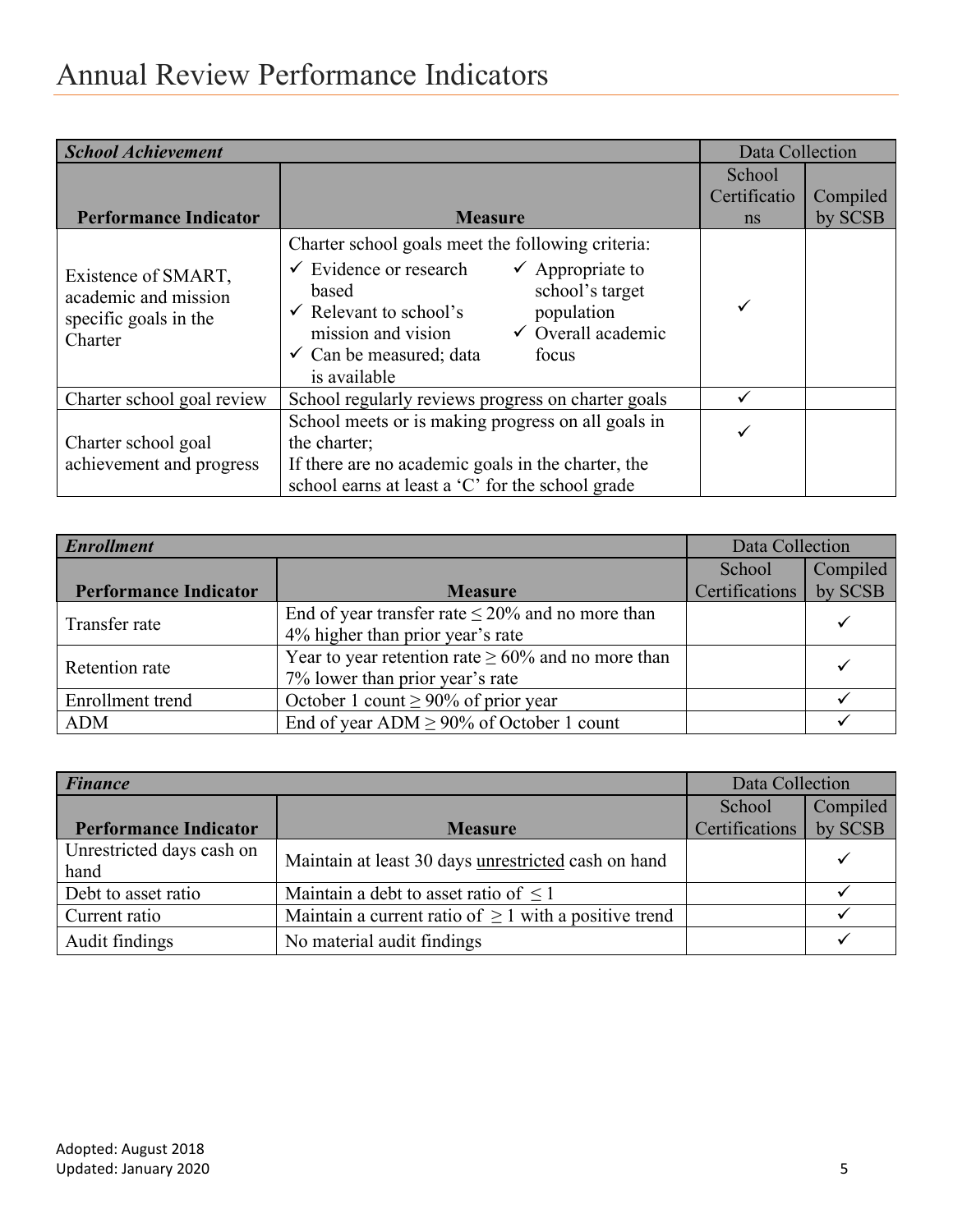| <b>Governance</b>             |                                                                      | Data Collection |          |
|-------------------------------|----------------------------------------------------------------------|-----------------|----------|
|                               |                                                                      | School          |          |
|                               |                                                                      | Certificatio    | Compiled |
| <b>Performance Indicator</b>  | <b>Measure</b>                                                       | ns              | by SCSB  |
|                               | All board members participate in a minimum of 3                      |                 |          |
| Board training                | board trainings a year including one on open and                     | $\checkmark$    |          |
|                               | public meetings $(\frac{552-4-104}{8})$                              |                 |          |
| Background checks             | All board members have background checks on file                     | $\checkmark$    |          |
|                               | according to $\S$ 53G-11-402                                         |                 |          |
| Board membership              | Maintain number of board members as specified in                     | $\checkmark$    |          |
|                               | charter                                                              |                 |          |
| <b>Regular Board Meetings</b> | Hold minimum number of meetings as specified in                      | $\checkmark$    |          |
|                               | charter                                                              |                 |          |
| Noticed Meetings              | All meetings are properly noticed according to $\S52$ -<br>$4 - 202$ | ✓               |          |
|                               | Recordings available for all meetings within 3 days                  |                 |          |
| <b>Meeting Recordings</b>     | of holding the meeting according to $\S$ 52-4-203                    | ✓               |          |
|                               | Minutes are available for all meetings and are posted                |                 |          |
| <b>Meeting Minutes</b>        | within 30 days of the meeting according to $\S$ 52-4-                | ✓               |          |
|                               | 203                                                                  |                 |          |
| <b>Closed Meetings</b>        | If meetings are closed, they are done according to                   | $\checkmark$    |          |
|                               | §52-4-204 through §52-4-206                                          |                 |          |
| Administrator's Report        | Director reports to the board at every regularly                     | $\checkmark$    |          |
|                               | scheduled board meeting                                              |                 |          |
| Administrator's               | Board has written expectations for executive director                | $\checkmark$    |          |
| Expectations                  |                                                                      |                 |          |
| <b>Annual Administrator</b>   | Board conducts an annual evaluation of the                           | ✓               |          |
| Evaluation                    | executive director                                                   |                 |          |
| <b>Board Financial Review</b> | Board receives a monthly financial report according                  | $\checkmark$    |          |
|                               | to §53G-7-309                                                        |                 |          |
| <b>Internal Controls</b>      | The school has identified and implemented generally                  | $\checkmark$    |          |
|                               | accepted financial internal controls                                 |                 |          |
| Procurement                   | State-accepted procurement practices are                             | ✓               |          |
|                               | implemented and adhered                                              |                 |          |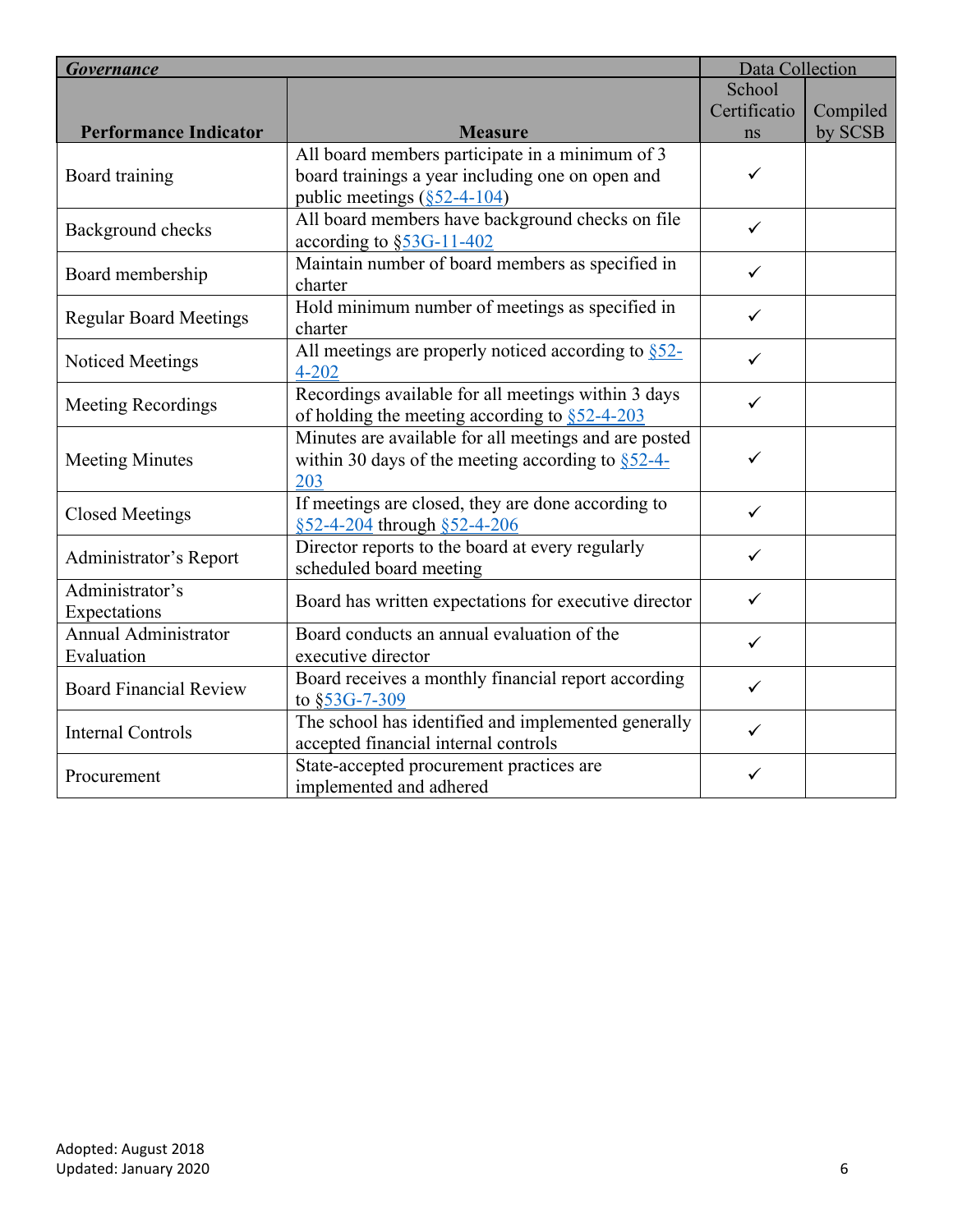| <b>Charter Fidelity</b>      |                                    |                                                                                          |  |
|------------------------------|------------------------------------|------------------------------------------------------------------------------------------|--|
| <b>Performance Indicator</b> | <b>Measure</b>                     | <b>Evidence Reviewed by</b><br><b>SCSB</b>                                               |  |
| Key elements                 | All key elements fully implemented | School visit<br>Policies<br>Mission/vision<br>School submits data only<br>when necessary |  |

| <b>School Achievement</b>                       |                                                                                                                                                                      |                                                                |  |
|-------------------------------------------------|----------------------------------------------------------------------------------------------------------------------------------------------------------------------|----------------------------------------------------------------|--|
| <b>Performance Indicator</b>                    | <b>Measure</b>                                                                                                                                                       | <b>Evidence Reviewed by</b><br><b>SCSB</b>                     |  |
| Charter school goal review                      | Goal currently in use and performance tracked<br>by the governing board                                                                                              | Board meeting minutes<br>Discussion with school                |  |
| Charter school goal<br>achievement and progress | School met charter goals;<br>If there are no academic goals in the charter, the<br>school maintained at least a 'C' for the school<br>grade over the last five years | Depends on goals<br>School submits data only<br>when necessary |  |

| <b>Enrollment and Finance</b> |                                                        |                                            |  |
|-------------------------------|--------------------------------------------------------|--------------------------------------------|--|
| <b>Performance Indicator</b>  | <b>Measure</b>                                         | <b>Evidence Reviewed by</b><br><b>SCSB</b> |  |
| Transfer rate                 | 5-year average end of year transfer rate $\leq 12\%$   | Data submitted to UTREx                    |  |
| Retention rate                | 5-year average year to year retention rate $\geq 75\%$ | Data submitted to UTREx                    |  |
| Enrollment trend              | 5-year October 1 count is stable or increasing         | Data submitted to UTREx                    |  |
| <b>ADM</b>                    | End of year ADM $\geq$ 90% of October 1 count          | Data submitted to UTREx                    |  |
| Multi-year cash flow          | Maintain positive cash flow                            | <b>Audited Financial Statements</b>        |  |
| Total margin                  | Maintain positive 5-year aggregated total margin       | <b>Audited Financial Statements</b>        |  |
| Audit findings                | No repeat findings                                     | <b>Audited Financial Statements</b>        |  |

| <b>Governance</b>              |                                                                                                                                                                         |                                                                                                                                                       |  |
|--------------------------------|-------------------------------------------------------------------------------------------------------------------------------------------------------------------------|-------------------------------------------------------------------------------------------------------------------------------------------------------|--|
| <b>Performance Indicator</b>   | <b>Measure</b>                                                                                                                                                          | <b>Evidence Reviewed by</b><br><b>SCSB</b>                                                                                                            |  |
| Annual certifications          | Verify where possible that certifications are<br>being met                                                                                                              | Meeting agendas and minutes<br>Observed at governing board<br>meeting(s)<br>Public notice website<br>School's website<br>School provided if necessary |  |
| Governing Board<br>Performance | Board provides effective governance for<br>school's administration; meeting discussions<br>focus on governance; board members are<br>prepared and adequately vet issues | Meeting agendas and<br>minutes<br>Observed at governing<br>board meeting(s)                                                                           |  |